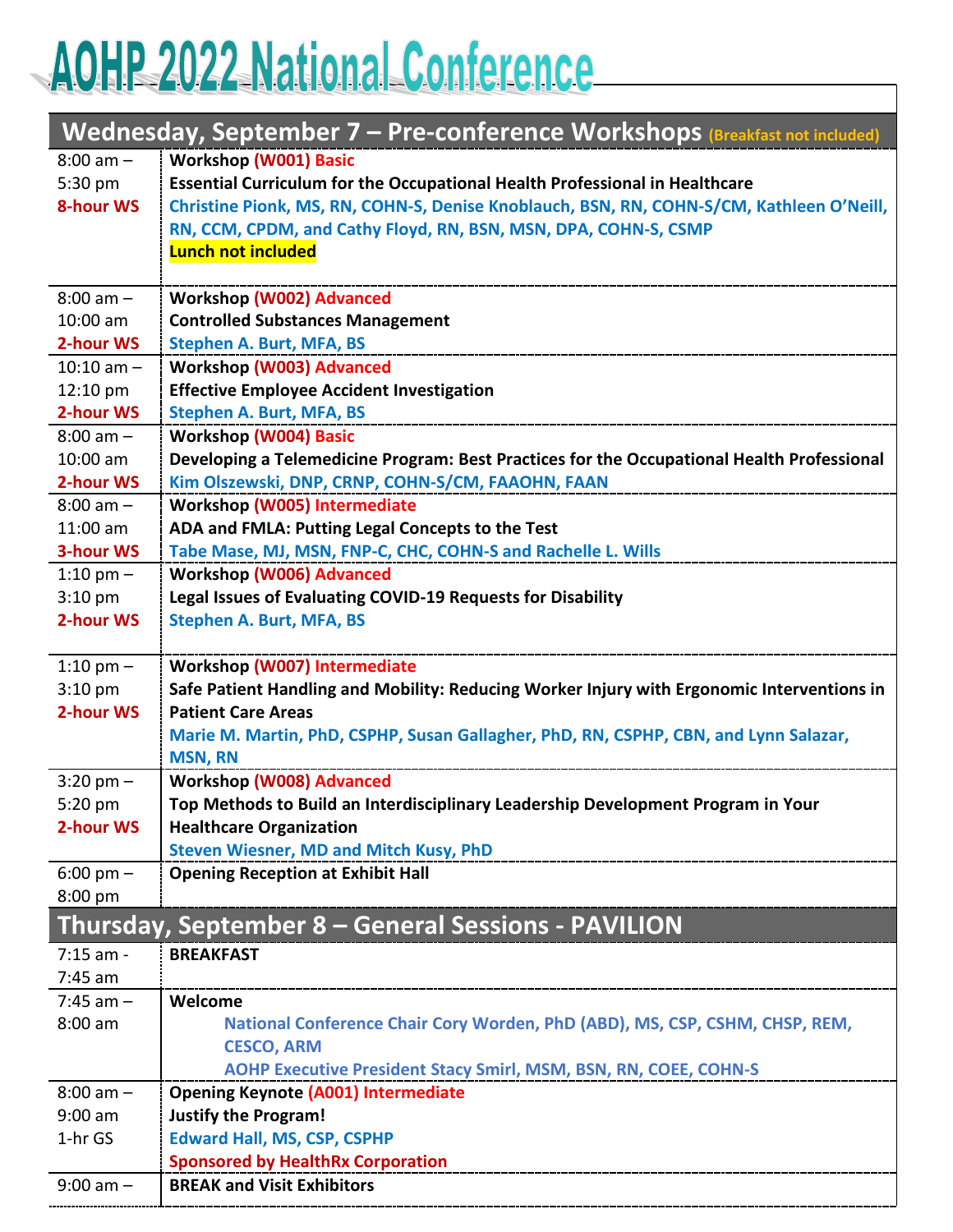| $9:45$ am      |                                                                                       |
|----------------|---------------------------------------------------------------------------------------|
| $9:45$ am $-$  | (A002) TBA                                                                            |
| 10:30 am       |                                                                                       |
| 45 min GS      |                                                                                       |
| $10:35$ am $-$ | (A003) Basic                                                                          |
| 11:50 am       | <b>Workplace Violence Presentation and Panel Discussion</b>                           |
| 1-hr & 15-     | <b>Presentation (30 min): Ryan Tremain</b>                                            |
| min GS         | <b>Panel Discussion (45 min):</b>                                                     |
|                | Moderator - Bobbi Jo Hurst, MBA, BSN, RN, COHN-S                                      |
|                | Panelists - Ryan Tremain, Clinton Butts, CFPS, CHOP, Lynda Enos, RN, MS, COHN-S, CPE, |
|                | Michael Benedeck, CHSP, WACH, and Kim Olszewski, DNP, CRNP, COHN-S/CM, FAAOHN,        |
|                | <b>FAAN</b>                                                                           |
| 11:50 am $-$   | <b>Lunch - Exhibit Hall</b>                                                           |
| 12:50 pm       |                                                                                       |
| 12:30 pm $-$   | <b>Poster Session</b>                                                                 |
| 12:50 pm       |                                                                                       |
| $12:50$ pm $-$ | (A004) Intermediate                                                                   |
| $1:35$ pm      | Making Your Sharps Injury, Needlestick, and Mucocutaneous Incident Data More Dynamic  |
| 45-min GS      | to Build a Safer Work Environment Now                                                 |
|                | Amber Hogan Mitchell, DrPH, MPH, CPH                                                  |
| 1:40 pm $-$    | (A005) Intermediate                                                                   |
| $2:25$ pm      | Burnout vs Wellbeing - The Role of Resilience in the Workplace                        |
| 45-min GS      | Kevin F. Smith, MD, MPH, FACOEM                                                       |
| $2:25$ pm $-$  | <b>BREAK and Visit Exhibitors</b>                                                     |
| 2:55 pm        |                                                                                       |
| $2:55$ pm $-$  | (A006) Intermediate                                                                   |
| 3:40 pm        | Behavioral Health and Workers' Compensation - Common Diagnoses and Symptom Validity   |
| 45-min GS      | <b>Considerations</b>                                                                 |
|                | Miranda Kofeldt, PhD, Steve Wiesner, MD, and Rajiv Das, MD                            |
| $3:45$ pm $-$  | (A007) Advanced                                                                       |
| 4:30 pm        | The New and Evolving Standard for Accommodating Pregnant Employees                    |
| 45-min GS      | <b>Stephen A. Burt, MFA, BS</b>                                                       |
| $4:30$ pm $-$  | <b>Thursday Evening Networking Reception</b>                                          |
| 5:30 pm        | <b>Sponsored by Dynavax</b>                                                           |

#### **Friday, September 9 – General & Breakout Sessions**

| $7:15$ am $-$ | <b>BREAKFAST</b>                                                                      |
|---------------|---------------------------------------------------------------------------------------|
| 7:45 am       |                                                                                       |
| $7:45$ am $-$ | <b>Friday Opening Keynote (B001) Advanced</b>                                         |
| $8:45$ am     | A Global Health Question: Where Will TB Be After the Pandemic?                        |
| 1-hr GS       | <b>Wendy Thanassi, MA, MD</b>                                                         |
| $8:50$ am $-$ | (B002) Intermediate                                                                   |
| $9:35$ am     | ANA's Interprofessional National Standards for Safe Patient Handling and Mobility 2nd |
| 45-min GS     | <b>Edition are Here to Help You!</b>                                                  |
|               | Ruth Francis, MPH, MCHES and Lynda Enos, RN, BSN, MS, COHN-S, CPE                     |
| $9:40$ am $-$ | (B004) Basic                                                                          |
| $10:25$ am    | <b>The Restless Workforce</b>                                                         |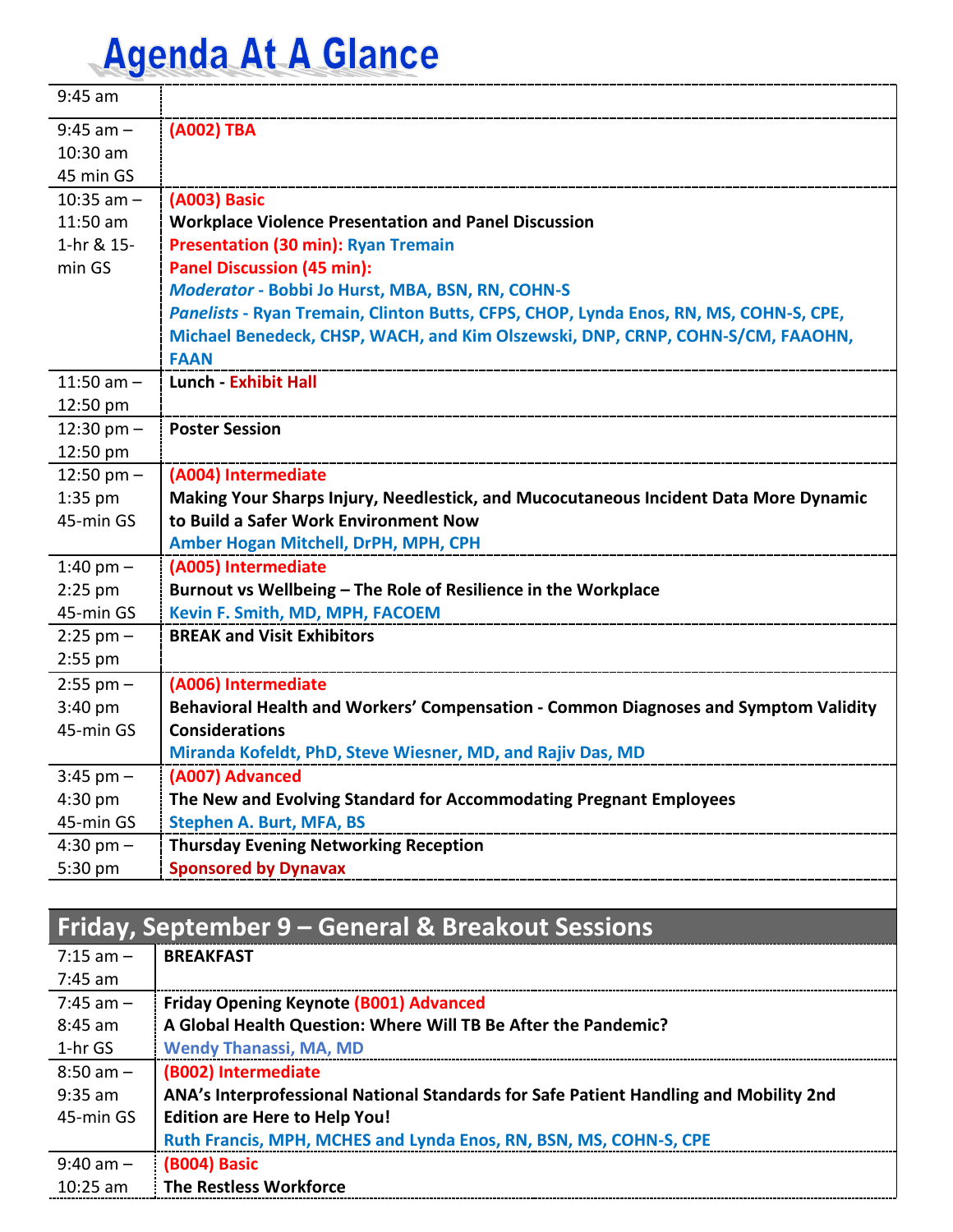| 45-min GS              | Kathy Espinoza, MBA, MS, CPE, CIE, CSRM                                                      |
|------------------------|----------------------------------------------------------------------------------------------|
| 10:25 $am -$           | <b>Break - Last Visit with Exhibitors</b>                                                    |
| $11:00$ am             |                                                                                              |
| $10:40$ am $-$         | <b>Poster Session</b>                                                                        |
| $10:55$ am             |                                                                                              |
| $11:00$ am $-$         | (B005) Intermediate                                                                          |
| $11:45$ am             | Healthcare Surface Disinfection Compatibility Issues and What it Means for OHPs              |
| 45-min BO              | <b>Linda Lybert</b>                                                                          |
| $11:00$ am $-$         | (B006) Basic                                                                                 |
| $11:45$ am             | Staying Safe at Work: A Look at Workplace Violence & Workplace Bullying                      |
| 45-min BO              | Kim Olszewski, DNP, CRNP, COHN-S/CM, FAAOHN, FAAN                                            |
| $11:00$ am $-$         | (B007) Intermediate                                                                          |
| $11:45$ am             | Healthcare Fitness for Duty - It's not a "got you" but a "help you"                          |
| 45-min BO              | Kathleen O'Neill, RN, BSN, MS, CCM, CPDM and Heather MacBeth-Estrada APRN, BC                |
| $11:00$ am $-$         | (B008) Intermediate                                                                          |
| $11:45$ am             | Real-World Effectiveness of MF-59-Adjuvanted, Trivalent Influenza Vaccine vs Quadrivalent    |
| 45-min BO              | Influenza Vaccine and High-Dose Trivalent Influenza Vaccine in Older Adults During the 2019- |
|                        | 2020 US Influenza Season                                                                     |
|                        | <b>Brandon Young, PhD</b>                                                                    |
| $11:00$ am $-$         | <b>(B009) Basic</b>                                                                          |
| $11:45$ am             | Back to the Basics: A Review for Newcomers to TB Test Interpretation, in Context             |
| 45-min BO              | <b>Wendy Thanassi, MA, MD</b>                                                                |
| 11:50 am $-$           | LUNCH - Annual Business Meeting and Luncheon                                                 |
| $1:15$ pm              | <b>Sponsored by QIAGEN</b>                                                                   |
| 1:15 pm $-$            | (B010) Intermediate                                                                          |
|                        |                                                                                              |
| $2:00$ pm              | OSHA Recordkeeping: Everything You Ever Wanted to Know                                       |
| 45-min BO              | <b>Stephen A. Burt, MFA, BS</b>                                                              |
| 1:15 pm $-$            | (B011) Basic                                                                                 |
| $2:00$ pm              | Pandemic Effects on Nursing: Burnout, Compassion Fatigue, and Travel Nursing                 |
| 45-min BO              | Kim Olszewski, DNP, CRNP, COHN-S/CM, FAAOHN, FAAN and Erin Ruiz, DNP, MSN, APRN, A-          |
|                        | <b>GNP-C</b>                                                                                 |
| 1:15 pm $-$            | (B012) Intermediate                                                                          |
| 2:00 pm                | We Got Them the Equipment: Why Won't They Use It? Creating Sustainability in Safe Patient    |
| 45-min BO              | <b>Handling Programs</b>                                                                     |
|                        | Andy Rich, MS, OTR/L, CSPHP                                                                  |
| 1:15 pm $-$            | <b>(B013) Basic</b>                                                                          |
| 2:00 pm                | High-Reliability Safety Culture Development (in 10 Minutes Per Person Per Week)!             |
| 45-min BO              | Cory Worden, PhD (ABD), MS, CSHM, CSP, CHSP, ARM, REM, CESCO                                 |
| 1:15 pm $-$            | (B014) Basic                                                                                 |
| $2:00$ pm              | Decreasing Employee Falls in the Health Care Setting/Surroundings                            |
| 45-min BO              | <b>Stacy Stewart, BSN, RN</b>                                                                |
| $2:10 \text{ pm} -$    | (B015) Advanced                                                                              |
| $2:55$ pm              | Beyond Burnout: How Can We Best Support Professional Fulfillment Among Healthcare            |
| 45-min BO              | <b>Workers?</b>                                                                              |
|                        | Bryan Bohman, M.D.                                                                           |
| $2:10 \text{ pm} -$    | (B016) Basic                                                                                 |
| $2:55$ pm<br>45-min BO | <b>Trials and Tribulations of Safe Patient Handling</b><br><b>Ali Qureshi</b>                |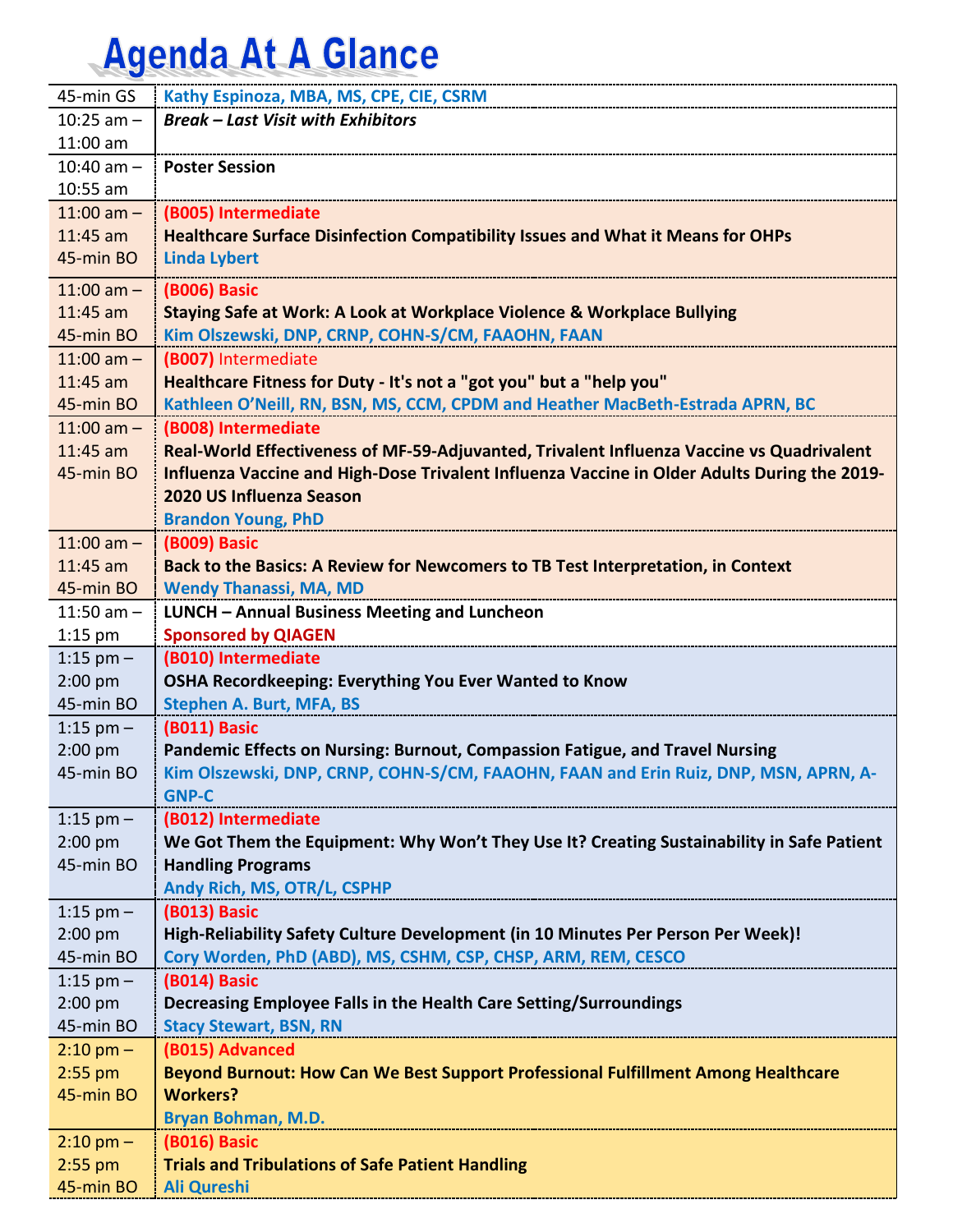| $2:10$ pm $-$        | (B017) Intermediate                                                                                         |
|----------------------|-------------------------------------------------------------------------------------------------------------|
| $2:55$ pm            | Quantifying the Value of OHN Services to Worker Health and Safety and the Business Bottom                   |
| 45-min BO            | Line                                                                                                        |
|                      | Lisa M. Hunwardsen, MPH, BS, RN, OHN                                                                        |
| $2:10$ pm $-$        | (B018) Basic                                                                                                |
| $2:55$ pm            | The Dangers of Stigma in the Workplace: Pathway to a Safe Environment                                       |
| 45-min BO            | Brenda K. McDonald, MA, BSN, LPC, RN                                                                        |
| $2:10 \text{ pm} -$  | (B019) Intermediate                                                                                         |
| $2:55$ pm            | <b>Bringing Organizational Focus and Efficiency to Healthcare Organizations</b>                             |
| 45-min BO            | Christine M. Kalina, MBA, MS, RN, FAAOHN, COHN-S/CM and Alexis Lupo, MFA, CAPM, PMP                         |
| $3:05$ pm $-$        | (B020) Basic                                                                                                |
| $3:50$ pm            | What is My Spirit Animal, and What has That Got to Do with My Job??!!!                                      |
| 45-min BO            | Elizabeth Bennett, BSN, RN, COHN-S, MALC, BC-LC                                                             |
| $3:05$ pm $-$        | (B021) Basic                                                                                                |
| $3:50$ pm            | Nurse Mental Well-Being: Hope, Help, and Healthy Nurse, Healthy Nation                                      |
| 45-min BO            | <b>Holly Carpenter, BSN, RN</b>                                                                             |
| $3:05$ pm $-$        | (B022) Basic                                                                                                |
| $3:50$ pm            | Developing Impactful Relationships with Caregivers to Maximize Use of Your Services                         |
| 45-min BO            | <b>Jennifer Jenkins</b>                                                                                     |
| $3:05$ pm $-$        | (B023) Intermediate                                                                                         |
| $3:50$ pm            | Occupational Health Clinicians and Industrial Hygienists, Partners Investigating Indoor                     |
| 45-min BO            | Environmental Quality-Related Claims. Who's the Chicken and Who's the Egg?                                  |
|                      | <b>John Martinelli</b>                                                                                      |
| $3:05$ pm $-$        | (B024) Basic                                                                                                |
| 3:50 pm              | <b>Building Thriving Teams: Re-Imagining Clinician Staffing Models and Outcomes</b>                         |
| 45-min BO            | Marisha Burden, MD and Angela Keniston, MSPH                                                                |
| $4:00 \text{ pm} -$  | (B025) Advanced                                                                                             |
| 4:45 pm              | Lessons Learnt: An Occupational Health Perspective from the COVID Pandemic                                  |
| 45-min BO            | Tabe Mase, MJ, MSN, FNP-C, CHC, COHN-S                                                                      |
| $4:00 \text{ pm} -$  | (B026) Intermediate                                                                                         |
| 4:45 pm              | A Bigger Challenge to Employee Health Professionals - Integrating Physical and Emotional                    |
| 45-min BO            | <b>Health into Your Wellness Program</b>                                                                    |
|                      | Shannon Gallagher and Susan Gallagher, PhD, RN, CSPHP, CBN                                                  |
| $4:00 \text{ pm} -$  | (B027) Advanced                                                                                             |
| 4:45 pm              | The Legal Issues of Adopting and Enforcing a Zero Tolerance Policy on Cannabis                              |
| 45-min BO            | <b>Stephen A. Burt, MFA, BS</b>                                                                             |
| $4:00 \text{ pm} -$  | (B028) Intermediate                                                                                         |
| 4:45 pm              | Exploring Mental Health Challenges in Patient Care Settings through PPE Implementation and                  |
| 45-min BO            | <b>Management</b>                                                                                           |
|                      | <b>Emily J. Haas, PhD</b>                                                                                   |
| $4:00 \text{ pm} -$  | (B029) Intermediate<br>Boosting the Front Line: Using Software to Optimize the Onboarding of New Front Line |
| 4:45 pm<br>45-min BO | <b>Healthcare Providers</b>                                                                                 |
|                      | Julianna Giordanella and Kathy Maltchev, OTR/L, MPH                                                         |
|                      |                                                                                                             |
| 4:55 pm $-$          | <b>Committee meetings</b>                                                                                   |
| 5:35 pm              |                                                                                                             |